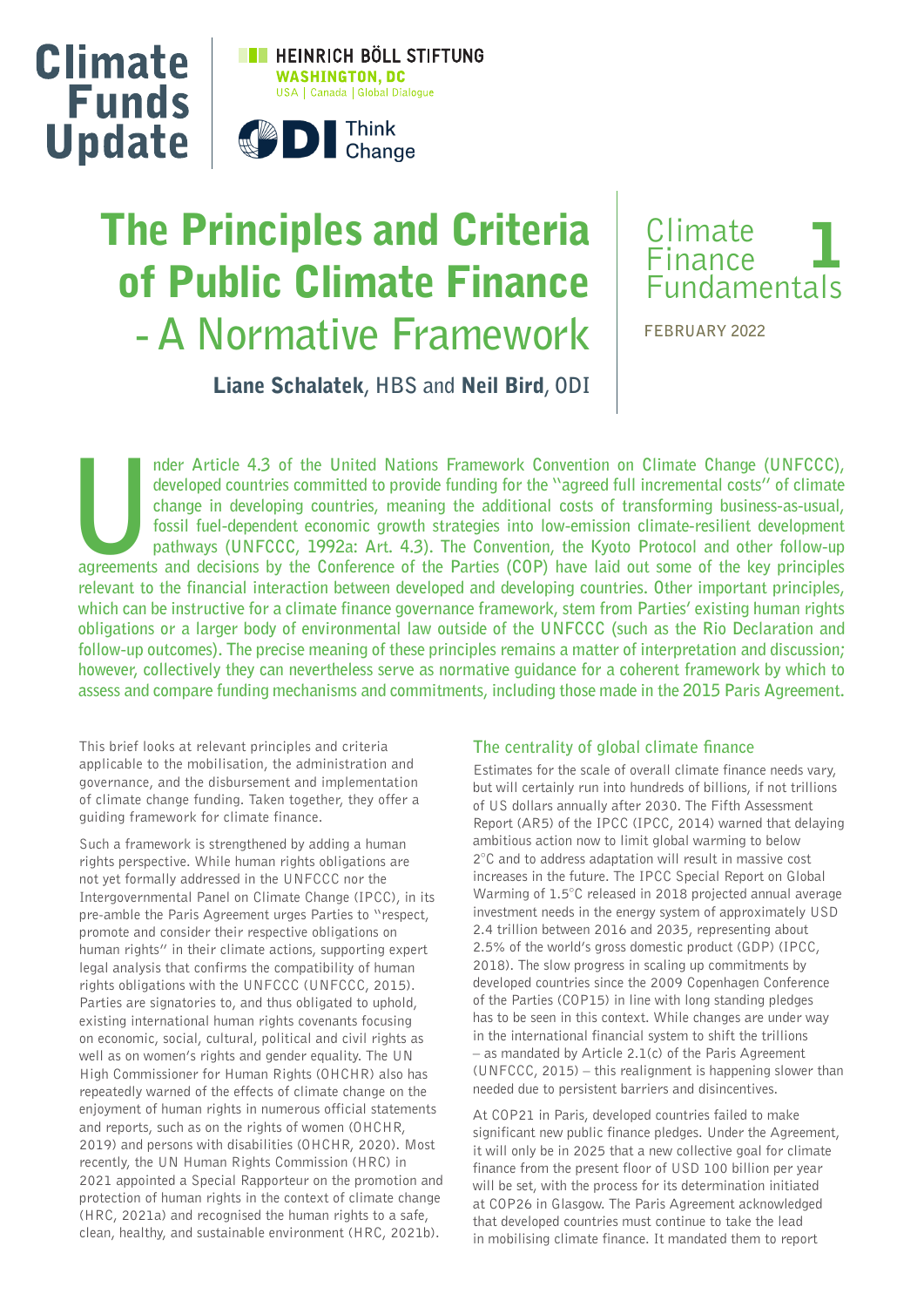biennially on their financial support provided and mobilised through public interventions for developing countries. How developed countries' public finance flows are accounted and reported, and whether a collective goal can be significantly raised in 2025 to take into account developing countries' growing needs, as highlighted in a recent report of the Standing Committee of Finance (UNFCCC, 2021a), will be a crucial yardstick for the success of the Paris climate deal. Some initial decisions taken at COP24 in Katowice and COP25 in Madrid as part of the Paris Rulebook failed to provide further clarifications or to increase ambition in finance provision. Recent OECD tracking of climate finance flows showed that progress toward the crucial goal of USD 100 billion mobilised by developed countries per year by 2020 had stalled, indicating that the goal is in danger of being met at the earliest in 2023 (OECD, 2021). These developments could send the signal that developed countries are not willing to significantly scale up funding support post-Paris and post-2025. This has already contributed to undermine the confidence of developing countries in receiving the needed support to raise the ambition of their Nationally Determined Contributions (NDCs) in the lead up to COP26 in Glasgow. The most recent UNFCCC NDC synthesis report showed that without further efforts a temperature increase of 2.7°C by the end of the century is likely (UNFCCC, 2021b). While COP26 in Glasgow resulted in some new finance commitments—most notably the call for developed countries to at least double their provision of adaptation finance from 2019 levels by 2025—additional efforts are needed to confirm that the fiscal demands of addressing the pandemic, which have left many developing countries with unsustainable debt levels and little budgetary discretion, will not derail the financial commitments of developed countries in the short- and medium term. This is all the more important in the absence of a new financing mechanism to avert, minimise and address loss and damage in the Paris Agreement and a failure to advance the operationalisation of loss and damage finance at COP26, in addition to increasingly severe impacts of climate change that already affect many developing countries, which will require country actions with sub-national and localised solutions.

# **Fund mobilisation**

Most fundamentally, the Convention has laid out that the Parties need to take climate actions, including on finance, on "the basis of equity and in accordance with their common but differentiated responsibilities and respective capabilities" (UN, 1992a: Art. 3.1). Interpreted as the principle that 'the polluter pays', this is relevant for the mobilisation of climate change funding, as is the UNFCCC requirement for "adequacy and predictability in the flow of funds and the importance of appropriate burden sharing among the developed country Parties" (ibid: Art. 4.3). The Bali Action Plan from 2008 likewise stipulates that funding must be adequate, predictable, sustainable, as well as new and additional (UNFCCC, 2008: Art. 1(e)(i)). In the 2010 Cancun Agreements, paragraphs 95 and 97 of the outcome document of the Ad-Hoc Working Group on long-term cooperative action (AWG-LCA) echo these funding principles. Specifically, paragraph 97 on long-term finance states that "scaled-up, new and additional, predictable and adequate funding shall be provided to developing country Parties" (UNFCCC, 2011: Art. IV.A). Clarity on how to mobilise climate finance can be strengthened by a consideration of these principles:

**The polluter pays**  $-$  this principle relates the level of both historical and current greenhouse gas emissions to the amount each country should pay for climate action. However, it is unclear how to address cumulative emissions in the absence of a consensus over a base year. Aside from serving as normative guidance to discuss the quantity of climate finance contributions of individual countries, applying the polluter pays principle with an understanding of a "common but differentiated responsibility and respective capabilities" determines climate finance as distinctly different from official development assistance (ODA) or aid flows.

**Respective capability** – contributions should relate to a measure of national wealth more broadly defined, as well as the status and trend of national economic and social development (the right to sustainable development referred to in Art. 3.4 of the Convention). A country's obligation to pay for climate action – and whether to transfer funds internationally or implement them domestically – should be correlated with a sustainable and universally accepted living standard for each of its citizens, which could build on the Sustainable Development Goals (SDGs) agreed in 2015 (UN, 2015). Again, the choice of a reference year could be a concern; periodic re-evaluations of a country's capacity to pay would be needed.

New and additional – while all development finance should have climate risks and climate compatibility in mind, climate finance should be additional to existing ODA commitments and other pre-existing flows from developed countries to avoid the diversion of funding for development needs to climate change actions. This is commonly understood to be above the 0.7% of gross national income (GNI) that has been the ODA target, unfulfilled by most developed countries, since 1970. Unfortunately, existing aid classification indicators are insufficient to separate climate finance classified as ODA from national contributions labelled as non-ODA. The term 'additionality' has also been used to assess whether the use of public climate finance to leverage private sector actions has resulted in investments that would not have occurred otherwise (EC, 2012; Venugopal et al., 2012). These interpretations start with the premise that public finance must remain at the core of fulfilling developed countries' climate finance obligations, with private climate finance playing a supplementary, not a substituting role.

Adequate and precautionary  $-$  in order to "take precautionary measures to anticipate, prevent or minimise the causes of climate change and mitigate its adverse effects" (UN, 1992a: Art. 3.3), the level of funding needs to be sufficient to keep a global temperature increase as low as possible. In the Paris Agreement, this is elaborated to mean "well below 2°C above pre-industrial levels and pursuing efforts to limit the temperature increase to 1.5°C" (UNFCCC, 2015: Art. 2.1(a)). Most current global funding needs estimates use a top-down approach by tying their costing to a 2°C or 1.5°C global temperature increase scenario. Cumulative national estimates of need, based on countries' own climate action priorities as expressed in their NDCs, provide an important bottom-up reference of adequacy. This is important as increasing ambition in many of the NDCs – whose cumulative action still sets a trajectory for global temperature to rise significantly above  $2^{\circ}C -$  will require higher levels of investment.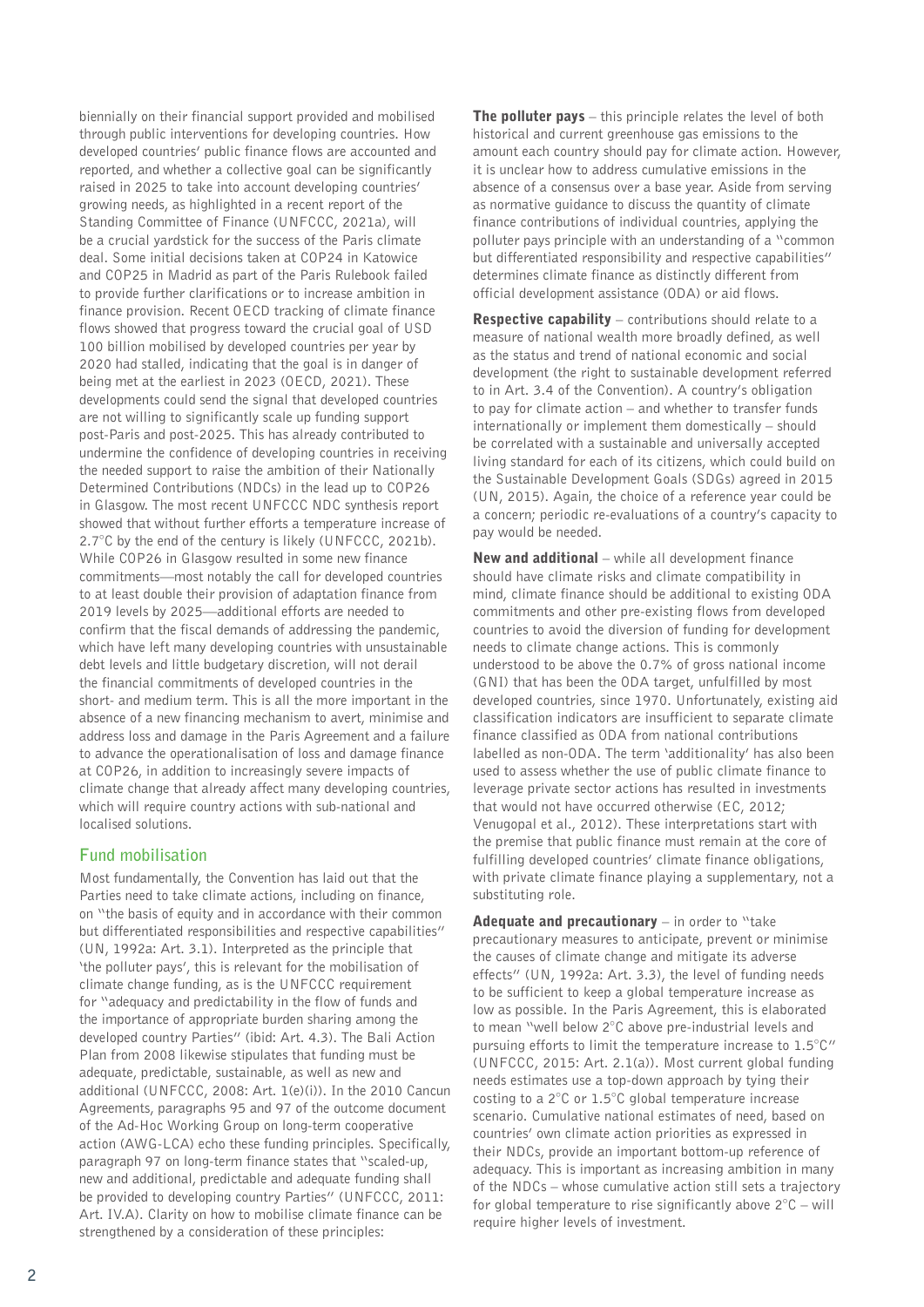Predictable – a sustained flow of climate finance is needed through multi-year, medium-term funding cycles (three to five years). This will allow for adequate investment programme planning in developing countries to scale up or maintain existing efforts or to kick start a country's national adaptation and mitigation priorities with initial tranches made in the secure knowledge of continued funding. Forward-looking, projected levels of climate finance are now called for under the enhanced transparency framework of the Paris Agreement.

While the Paris Agreement confirmed the principle of equity and effort-sharing broadly, it was less specific in applying it beyond nationally determined mitigation targets to set ambitious goals for upscaling means of implementation in support of actions in developing countries. The quantitative and qualitative provision of public finance and the mobilisation of additional finance must be led by developed countries as part of the fair burden-sharing of all Parties. It is linked directly to the level of ambition that developing countries can take on for both mitigation and adaptation.

### **Fund administration and governance**

Where public funding for climate change is used, including in efforts to leverage or crowd in private sector finance, national governments and global funding entities (receiving contributions from developed countries) are obligated to administer public funds in a way that is both transparent and accountable. Accountability furthermore suggests that broad, meaningful stakeholder participation and representation should be ensured in the administration of climate funding on the principles of equity and of nondiscrimination, for example of marginalised groups such as women or Indigenous Peoples.

**Transparent and accountable** – while relevant for all stages of the climate funding cycle, both these principles need to be firmly reflected in the governance of climate funds as a prerequisite of implementation. A transparent administration of public climate funding requires publicly available, comprehensive, accurate and timely information on a mechanism's funding structure, its financial data, the structure of its board, its decision-making process, project preparation documents, actual funding decisions and disbursements made, as well as implementation results. To date, information on actual disbursements has been limited, reducing transparency of climate finance flows and undermining accountability, particularly to the funds' intended beneficiaries. The principle of accountability demands the existence of an easily accessible redress mechanism that would ensure a country's or affected citizens' procedural rights to challenge climate funding decisions or climate finance project implementation, the application of a comprehensive set of integrity policies, independent or third party accountability and evaluation procedures, as well as strengthened oversight by national legislatures.

**Equitably represented**  $-$  in a clear break with existing ODA delivery mechanisms and the old, unequal power relationship between donor and recipient countries (which gave donor countries a bigger voice in funding decisions), climate funds need to be governed based on equitable representation. This goes beyond a focus on nation states and their representation on fund boards, and requires the inclusion of a diverse group of stakeholders into fund management and decision-making

structures, including from civil society, the private sector and climate change-affected groups and communities in recipient countries.

## **Fund disbursement and implementation**

While the ongoing discourse on climate finance must continue to challenge the slow progress of mobilising adequate, predictable and additional public climate finance and how it will be governed globally, more attention should be given to the principles guiding disbursement and implementation. These are crucial, as they will determine the effectiveness and efficiency of the funds used, including by ensuring that they benefit and respond to the needs of those most affected by climate change.

Subsidiarity and national/local ownership – to quarantee that the disbursement of funding meets actual spending needs in developing countries, funding priorities should not be imposed upon a country or a community from the outside. Rather, funding decisions – in keeping with the concept of subsidiarity, as expressed in the Paris Declaration on Aid Effectiveness (OECD, 2005) and the Rio Declaration (UN, 1992b: Rio Principle 10) – should be made at the lowest possible and appropriate political and institutional level. This is often the sub-national or local level, currently the 'missing middle' in climate finance (Omari-Motsumi et al., 2019). The principle of country ownership that most climate finance mechanisms uphold thus has to be understood beyond a narrow national government-centric focus.

Precautionary and timely – the absence of full scientific certainty and relevant data on necessary adaptation and mitigation action should not be used as a reason to postpone or delay funding for possible climate action now (UN, 1992b: Rio Principle 15). In the absence of binding assessed contributions of developed countries to pay for climate action, which continues to be the case under the Paris Agreement, consolidated guidelines and indicators for measuring, reporting and verifying (MRV) climate finance are necessary to guarantee that voluntary pledges are turned into rapid delivery of funding. While this should not come at the expense of oversight and due diligence, a harmonisation of funder allocation guidelines with streamlined approval processes particularly for smaller scale sub-national activities could reduce burdensome and lengthy disbursement requirements.

**Appropriate** – Climate funding should not place any extra development burden on the recipient country. Depending on which financing instrument is used to disburse climate funds – grants, loans, investment guarantees/project risk insurance or equity investments – recipient countries (many of which are highly indebted) might be placed in a situation where climate action would come at the expense of national development priorities or the fulfilment of their international human rights obligations. For these reasons, finance for public adaptation actions should be provided in the form of grants, including, if necessary, in the form of full-cost grant financing.

**Do no harm** – Some climate-related investments if not carefully vetted through the application of environmental and social safeguards may cause maladaptation, invest at cross-purposes, harm sustainable development objectives as well as violate human rights. Public funding for climate change should avoid such investments, including through the provision of finance support for private sector investments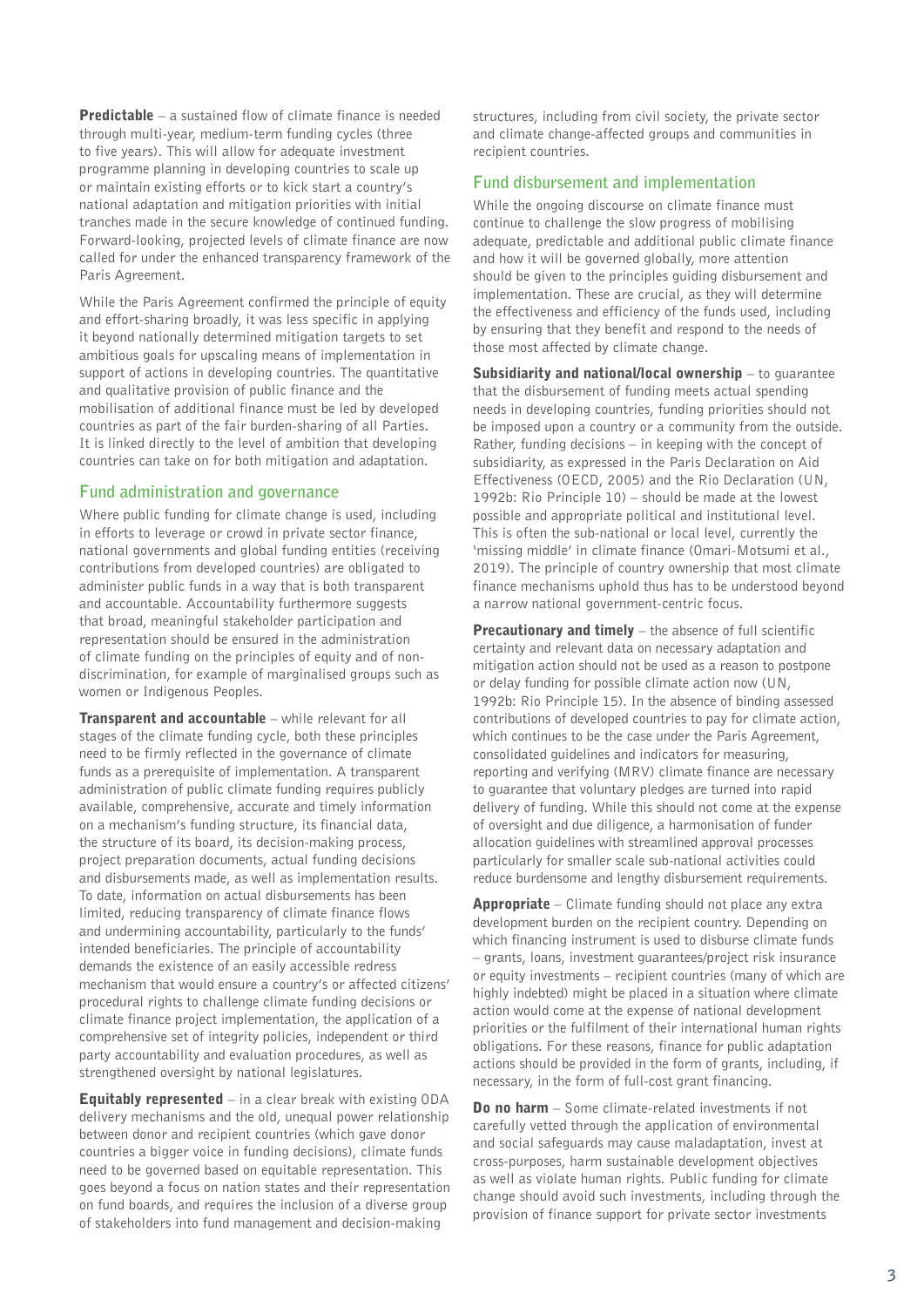| Table 1: Principles and criteria for climate change funding |  |  |  |
|-------------------------------------------------------------|--|--|--|
|-------------------------------------------------------------|--|--|--|

| <b>Delivery phase</b>                      | <b>Principle</b>                                | <b>Criteria</b>                                                                                                                                                                                                                                                                                                                                                                                                                                            |  |  |
|--------------------------------------------|-------------------------------------------------|------------------------------------------------------------------------------------------------------------------------------------------------------------------------------------------------------------------------------------------------------------------------------------------------------------------------------------------------------------------------------------------------------------------------------------------------------------|--|--|
| Fund<br>mobilisation                       | Transparency and<br>accountability              | Financial contributions by individual countries and international organisations and agencies, as well as<br>the composition, quality and sources of these contributions, are disclosed publicly and in a timely manner                                                                                                                                                                                                                                     |  |  |
|                                            | The polluter pays                               | Financial contributions are relative to the quantity of historic and current emissions produced                                                                                                                                                                                                                                                                                                                                                            |  |  |
|                                            | Respective capability                           | Financial contributions are correlated with (existing) national wealth and the right to (future) sustainable<br>development and universally accepted minimum living standards for citizens                                                                                                                                                                                                                                                                 |  |  |
|                                            | Additionality                                   | Funds provided are more than existing national ODA commitments and are not counted towards<br>fulfilment of existing national ODA commitments                                                                                                                                                                                                                                                                                                              |  |  |
|                                            | Adequacy and<br>precaution                      | Amount of funding is sufficient to deal with the task of maintaining global temperature rise well below<br>$2^{\circ}$ C and pursuing effort to limit temperature increase to 1.5 $^{\circ}$ C                                                                                                                                                                                                                                                             |  |  |
|                                            | Predictability                                  | Funding is known and secure over a multi-year, medium-term funding cycle                                                                                                                                                                                                                                                                                                                                                                                   |  |  |
| Fund<br>administration<br>and governance   | Transparency and<br>accountability              | Availability of publicly available comprehensive, accurate and timely information on a mechanism's<br>funding structure, its financial data, the structure of its board and contact information for its board<br>members, a description of its decision-making process, project preparation documents, the actual<br>funding decisions and disbursements made, the implementation results achieved, and the existence of a<br>redress mechanism or process |  |  |
|                                            | Equitable<br>representation                     | Representation of a diverse group of stakeholders on the board of a fund or funding mechanism in<br>addition to contributing and recipient countries; countries' board seats are not dependent on financial<br>contributions                                                                                                                                                                                                                               |  |  |
| Fund<br>disbursement and<br>implementation | Transparency and<br>accountability              | Disclosure of funding decisions according to publicly disclosed funding criteria and guidelines and the<br>disbursements made; duty to monitor and evaluate implementation of funding; existence of a redress<br>mechanism or process and the application of a comprehensive set of integrity policies; strengthened<br>oversight by national legislatures                                                                                                 |  |  |
|                                            | Subsidiarity and<br>national/local<br>ownership | Funding decisions to be made at the lowest possible and appropriate political and institutional level;<br>national and country ownership to be defined beyond a narrow government-centric focus to include sub-<br>national and local levels                                                                                                                                                                                                               |  |  |
|                                            | Precaution and<br>timeliness                    | Absence of scientific certainty or relevant data should not delay swift disbursement of funding when<br>urgent action is required                                                                                                                                                                                                                                                                                                                          |  |  |
|                                            | Appropriateness                                 | The financing instruments used should not impose an additional burden or injustice on the recipient country                                                                                                                                                                                                                                                                                                                                                |  |  |
|                                            | Do no harm                                      | Climate finance investment decisions should not imperil long-term sustainable development objectives<br>of a country, cause maladaptation, invest at cross-purposes or violate basic human rights                                                                                                                                                                                                                                                          |  |  |
|                                            | Direct access and<br>vulnerability focus        | Financing, technology and capacity-building to be made available to the most vulnerable countries<br>internationally and population groups within countries as directly as possible (eliminating multilateral<br>intermediary agencies where not needed and strengthening national, sub-national and local<br>institutional capacity)                                                                                                                      |  |  |
|                                            | Gender equality                                 | Funding decisions and disbursement take into account the gender-differentiated capacities and needs<br>of all gender groups through gender-mainstreaming and a focus on empowerment of women and often<br>marginalised LGBTQ individuals                                                                                                                                                                                                                   |  |  |

and fund-of-fund intermediation. Areas of special concern include investments with a focus on continued use of fossil fuels, large hydro dams, bioenergy approaches threatening food security or nuclear power generation.

(Directly) accessible for the most vulnerable – access to, and the benefits of, climate finance should be distributed equitably. Thus, climate finance should correspond to the differing needs and capabilities of countries and regions to deal with the challenges of climate change, as well as the social and economic realities of recipient countries and the people living in these countries. Sub-nationally, support for vulnerable groups and local communities should be prioritised by making capacity-building, appropriate technologies and funding resources available especially for them, for example in the form of separate programmes or facilities and through streamlined approval processes. The Direct Grant Mechanism of the Forest Investment Program that directly supports Indigenous Peoples and local communities is one example, as is the Small Grants Programme under the Global Environment Facility and the Enhanced Direct Access pilot projects under the Adaptation Fund and the Green Climate Fund. Among nation states, special funding provisions should be made for Least Developed Countries (LDCs) and Small Island Developing States (SIDS). Countries' direct access to funding should be facilitated and supported, including via finance support for institutional capacity-building as a matter of enhancing country ownership instead of receiving funding primarily via international implementing agencies such as multilateral development banks (MDBs) or UN agencies.

**Gender equal** – due largely to their assigned gender roles and respective rights (or lack thereof), different gender groups (women, men and LGBTQ individuals) have differing vulnerabilities to climate change as well as differentiated capabilities to mitigate emissions, and adapt to and cope with climate change impacts. These differences need to be taken into account by creating gender-responsive climate financing mechanisms and fund disbursement guidelines and criteria that support gender equality and empower women and marginalised gender groups in order to increase the effectiveness and efficiency of climate financing; such a link has been proved for gender-responsive development finance.